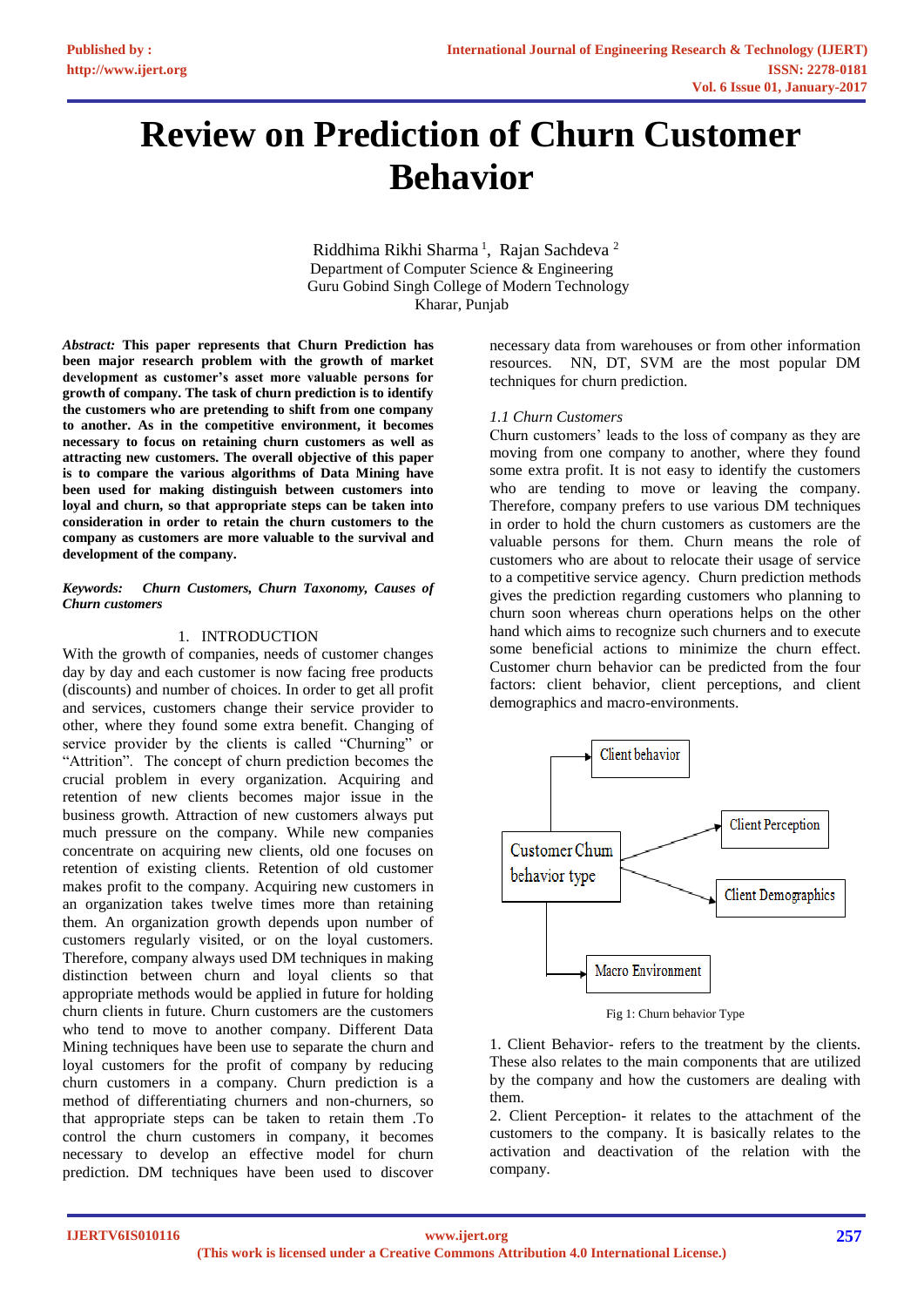3. Client demographic-includes personal information of customers, also used for churn calculation.

4. Macro environment- variable belongs to the changes available in the world and the different views of the customers about the product qualities. Macro environment variable identifies the changes in the world and the different experience of customer which affect the way they use the service. For instance, in the telecommunication trade people who have survived a natural disaster and could rely on their mobile phones during it are more likely to continue using the service.

## *1.2 Churn Taxonomy*



#### Fig 2: Churn Taxonomy

Churn customers are to be divided into two types: voluntary and involuntary. In involuntary churners customers are the easiest to identify as the company disconnect the services to the customers, due to some reasons, like for fraud, non-payment etc. It become hard to identify voluntary churner as it occurs when customers automatically terminate his/her service with the provider as they found some profit in other service provider (E.Shaaban and M. Nasr, 2012). Voluntary churn can be sub-divided into two main categories, incidental churn and deliberate churn. Incidental churn occurs, not because the customers planned on it but because something happened in their lives. For example: change in financial condition churn, change in location churn, etc. Deliberate churn happens for reasons of technology (customers wanting newer or better technology), economics (price sensitivity), service quality factors, social or psychological factors, and convenience reasons. Deliberate churn is the problem that most churn management solutions try to solve voluntary churn can be sub-divided into two main categoriesincidental churn and deliberate churn. Incidental churn occurs, when customer disconnects the service due to some problems, for example: financial problem of customers, change in location churn, etc. Deliberate churn occurs where customer tends to move other company as they found benefits or offers in competitor service.

# *1.3 Causes of Churn Customers*

It is important to understand the root cause of churn attrition so that future plans can be made in order to retain them in company. It is not easy to control the churn

attrition .There are several reasons due to which loyal customers can change their service provider. Some of explained are as –

1. Dissatisfaction- Satisfaction or Dissatisfaction can affect the company level. Customer becomes churn as they do not satisfy with the service that is provided by the existing company. Therefore, they like to change the service. Dissatisfaction customers can change the position of company as they may lead to churn attrition.

2. Higher cost- It becomes the major cause for the customers to be churned. Declaring high prices on the products or service leads to the churn attrition. Sometimes, organization declares higher cost on the service or product, to fill the gap, which may lead the churn attrition. Price incentives can change the level of company as it causes churn attrition.

3. Quality- customers tend to move as they do not found appropriate connection of services to their place or are not happy with the quality of product that the company is provided to them. Quality mainly is of two types: Technical quality which refers to the product that is delivered to customers and Function quality that defines how the product is delivered to the customers.

4. Lack of features- customers dissatisfied with the features of the product. They become churners as sometimes; company provides less features of product to them as they indicated before. Customers may switch to other company as the exact features are not provided by them.

5. Privacy concerns: Consumers have an increasing awareness that companies they deal with have a lot of information about them, including their spending habits, personal financial information, health information, and the like. Breaking of privacy promises, publicized privacy problems, telemarketing, and other issues are causing many customers to consider their personal privacy as an asset and they are holding their service providers responsible for keeping privacy promise.

6. New Technology or New competitor- Sometimes, customers leaves the company and move to another as they found some extra benefit on the product in the other organization. Customers tend to move as new technology offers by any organization. Customers can disconnect the service as they found something new about same product in other.

7. Communication channel- customers can obtain information from various communication channels about new products and become much aware about the quality of products.

8. No Loyal Brand- Brand issues are also the major cause of churn customers. Customers always want to buy products from the loyal brand company. Issue may be arising due to new services or entry by consumers to the reputed company.

9. Security- Mostly, company is not responsible to secure the data regarding their customers. Consumers are aware about their personal information like name, phone number or personal financial information. It is mostly found in Telecommunication services as privacy issues occur.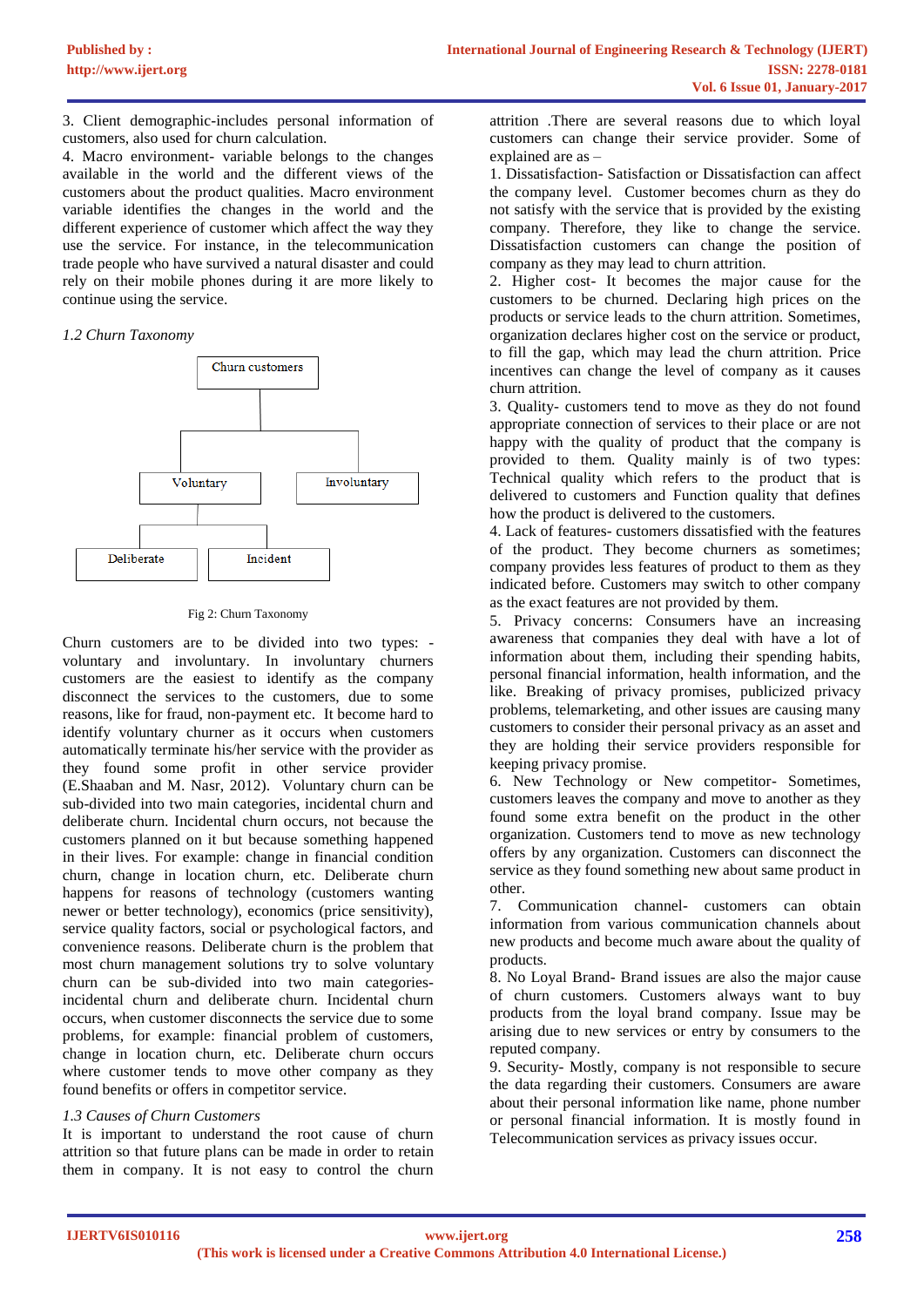

#### Fig 3: Churn Causes

### 2. RELATED WORK

B.Baesens et al. (2004) [1] used Bayesian network classifier for slope estimation problem for customer life cycle. BNC was compared with other techniques of artificial intelligence and provide the best performance in predicting the life of customer life cycle of long life. J.Hadden et al. (2008) [4] proposed new model based on three different techniques-NN, Regression trees and DT. The proposed model focused on the demographic data and usage for the churn prediction. The use of repairs and complaint data helped the customers to stay within the organization and also expand the model by increasing loyalty in a well defined manner. Xie et al. (2009) [5] developed IBRF (improved Balanced Random Forest) on the dataset of real bank customer with ANN, DT and CWC-SVM and produce better results over RF algorithm

such as BRF and WRF as it combines sampling technique. This novel approach is proposed by combining RF which used cost sensitive and Weighted Random forest which used sampling technique. Indranil Bose et al. (2009) [7] used C5.0 DT with boosting in clusters to predict the churn customers. Clustering technique with C5.0 DT helped to detect the churn customers. Clustering helped to differentiate the customers into different groups, while DT can split the customers at one time based on single attributes.SOM and BIRCH served to generate the intercrossed framework for current and future data. J. Basiri et al. (2010) [10] proposed a hybrid approach OWA (Ordered Weighted Averaging) on LOLIMOT and Bagging & Boosting algorithms to amend the accurate anticipation of churn customers. The algorithms are implemented on telecommunication dataset. For feature selection, Chisquare algorithm is used. W.Verbeke et al. (2011) [11] developed two DM techniques for prediction of churn customers named AntiMiner+ and ALBA (Active Learning Based Approach). AntMIiner+ used rule and Active Learning Based Approach for SVM. AntMIiner+ worked on the principle of Ant Colony Oprimization and ALBA used rule set for high predictive accuracy. P.alias Devi et al. (2012) [12] used clustering and association rule to analyze the customer behavior. K-mean method was used with homogeneous behavior and association rule was to identify the product by customers. Association rules are apriority algorithm and found to be better mining rule as it helps to find the frequent item dataset from the database. A.Kumar et al. (2012) [14] explores the concept of customer loyalty. Customer loyalty becomes the new mean for the growth and profitability of an organization. The acquisition of loyal customers can lead to the better results. N.Kamalraj et al. (2013) [16] determine the possible churners using the predictive data mining model. The main goal of the research is to get the complete investigation about the data analysis in the critical process to precede the successful data mining application. It is used to investigate the data analysis; robust predictive model can be built by discovering the significant churn factors.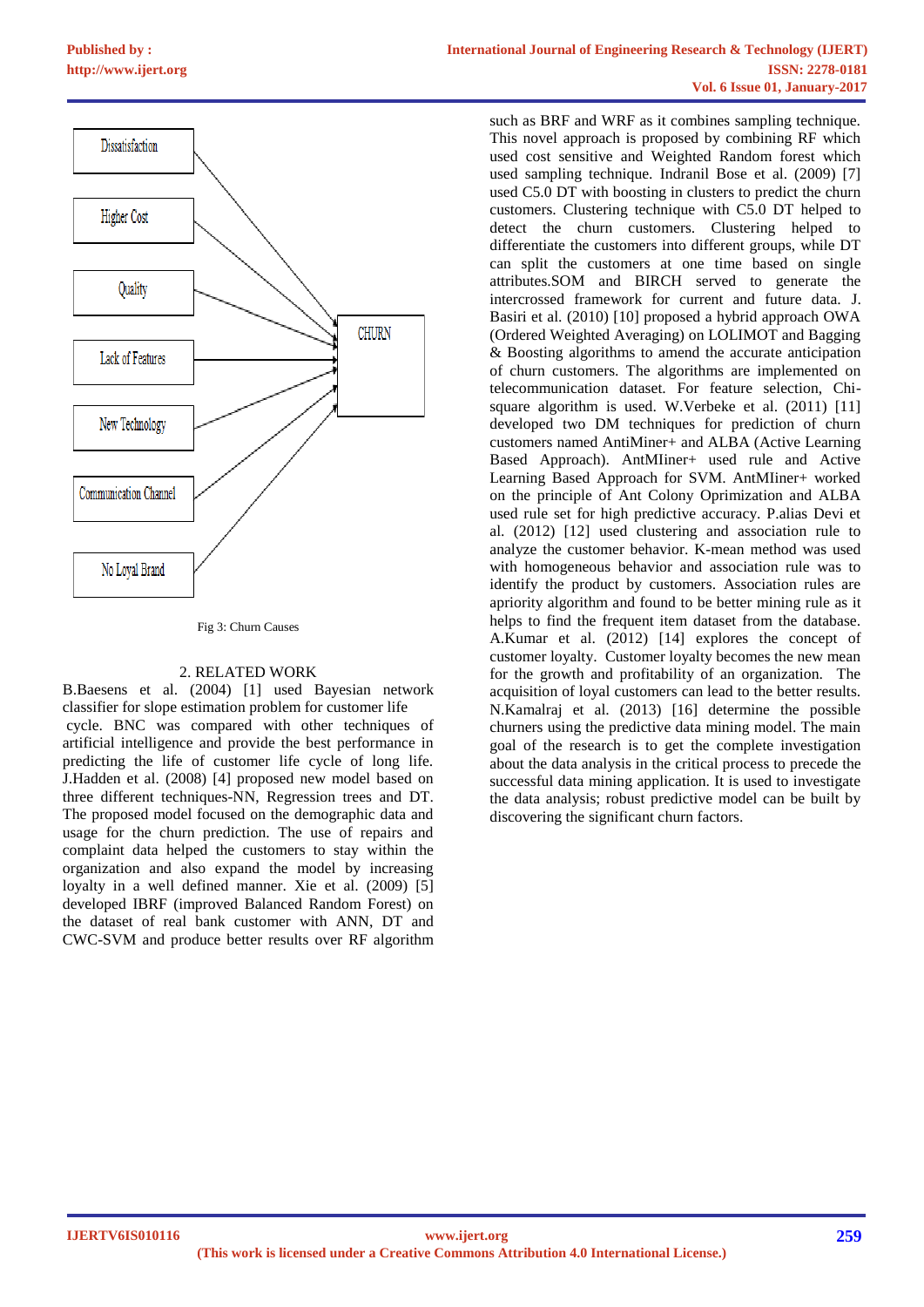| Name of author           | Title of the paper                                                                                                     | Year | Techniques                                                                      | <b>Benefits</b>                                                                                                     | Limitations                                                                                    |
|--------------------------|------------------------------------------------------------------------------------------------------------------------|------|---------------------------------------------------------------------------------|---------------------------------------------------------------------------------------------------------------------|------------------------------------------------------------------------------------------------|
| Bart Baesens et al.      | Bayesian network<br>classifiers for<br>identifying the slope<br>of the customer<br>lifecycle of long life<br>customers | 2004 | Bayesian network<br>classifiers and<br>artificial<br>intelligence<br>techniques | classifying<br>customers in the<br>binary<br>classification                                                         | the creation of<br>variables<br>have<br>considered<br>not<br>predictive<br>the<br>capabilities |
| J.Burez et al.           | Separating<br>Financial from<br>Commercial<br><b>Customer Churn</b>                                                    | 2008 | <b>Random Forest</b>                                                            | Reduce the<br>inherent conflict<br>between those<br>two departments                                                 | Cost<br>effectiveness<br>has not been<br>considered                                            |
| Yaya Xie et al.          | Customer<br>churn<br>prediction<br>using<br>improved<br>balanced<br>random forests                                     | 2009 | artificial neural<br>networks, decision<br>trees, and class-<br>weighted        | Determine the<br>distribution of<br>samples and<br>improving the<br>effectiveness and<br>generalization<br>ability. | chosen weak<br>learners would<br>not be cost-<br>effective                                     |
| Chih-Fong Tsai<br>et al. | Variable selection<br>by association rules<br>for customer churn<br>prediction of<br>multimedia on<br>demand           | 2009 | <b>Association Rules</b><br>and Neural<br><b>Networks</b>                       | Enhance the<br>probability of<br>retaining<br>customers.                                                            | time series and<br>trend analysis<br>has not been<br>considered                                |
| Sanjay Jamwal et<br>al.  | Applying Data<br>Mining to Customer<br>Churn Prediction in<br>an Internet Service<br>Provider                          | 2010 | Data Mining<br>Techniques                                                       | identify the best<br>churn predictors                                                                               | Evolutionary<br>optimization<br>techniques has<br>not been<br>considered                       |

### 3. COMPARISON TABLE

## 4. CONCLUSION

This paper shows the comparison of various techniques for churn customer behavior that based on data mining algorithms. The occurrence of churn customers is one of the crucial problems for the growth of a company, as it acquires higher costs as well as use of unsupervised filtering is ignored to reduce the effect of noise in the data and also use of evolutionary optimization is also neglected by the majority of existing researchers. So in near future we will evaluate to predict customer churn behavior using artificial bee colony based algorithm.

#### **REFRENCES**

- [1] Bart Baesens, Geert Verstraeten, Dirk Van den Poel, Michael Egmont (2004), " Bayesian network classifiers for identifying the slope of the customer lifecycle of long life customers", European Journal of Operational Research, Vol. 156, Pp. 508-523.
- [2] Ahn, P. Hana, and S. Lee (2006), "Customer churn analysis: Churn determinants and mediation effects of partial defection in the Korean mobile telecommunications service industry, Telecommunications Policy", International Journal of Computer Applications, Vol. 30(10-11), pp. 552-568
- [3] Burez J. and Van D. (2008), "Separating Financial from Commercial Customer Churn: A Modeling Step towards Resolving the Conflict between the Sales and Credit Department," Expert Systems with Applications, Vol. 35, Issue 1, pp. 497-514.
- [4] J. Hadden, A.Tiwari, R. Roy, and D. Ruta(2008), " Churn Prediction: Does Technology Matter?, " World Academy of Science, Engineering and Technology,Vol. 2,No.4, Pp. 815- 821
- [5] Yaya Xie , Xiu Li , E.W.T. Ngai and Weiyun Ying (2009), " Customer churn prediction using improved balanced random forests, "Expert Systems with Applications. Vol. 36 , Pp. 5445–5449
- [6] J. Burez and D. Van den Poel (2009), "Handling class imbalance in customer churns prediction", Expert Systems with Applications, Vol.36, Pp. 4626–4636
- [7] Indranil Bose and Xi Chen (2009), "Hybrid Models Using Unsupervised Clustering for Prediction of Customer Churn" Proceedings of the International MultiConference of Engineers and Computer Scientists, Vol. I, IMECS, Hong Kong
- [8] Chih-Fong Tsai and Mao-Yuan Chen (2009), "Variable selection by association rules for customer churn prediction of multimedia on demand," Expert Systems with Applications, Vol.30, Pp. 1-10